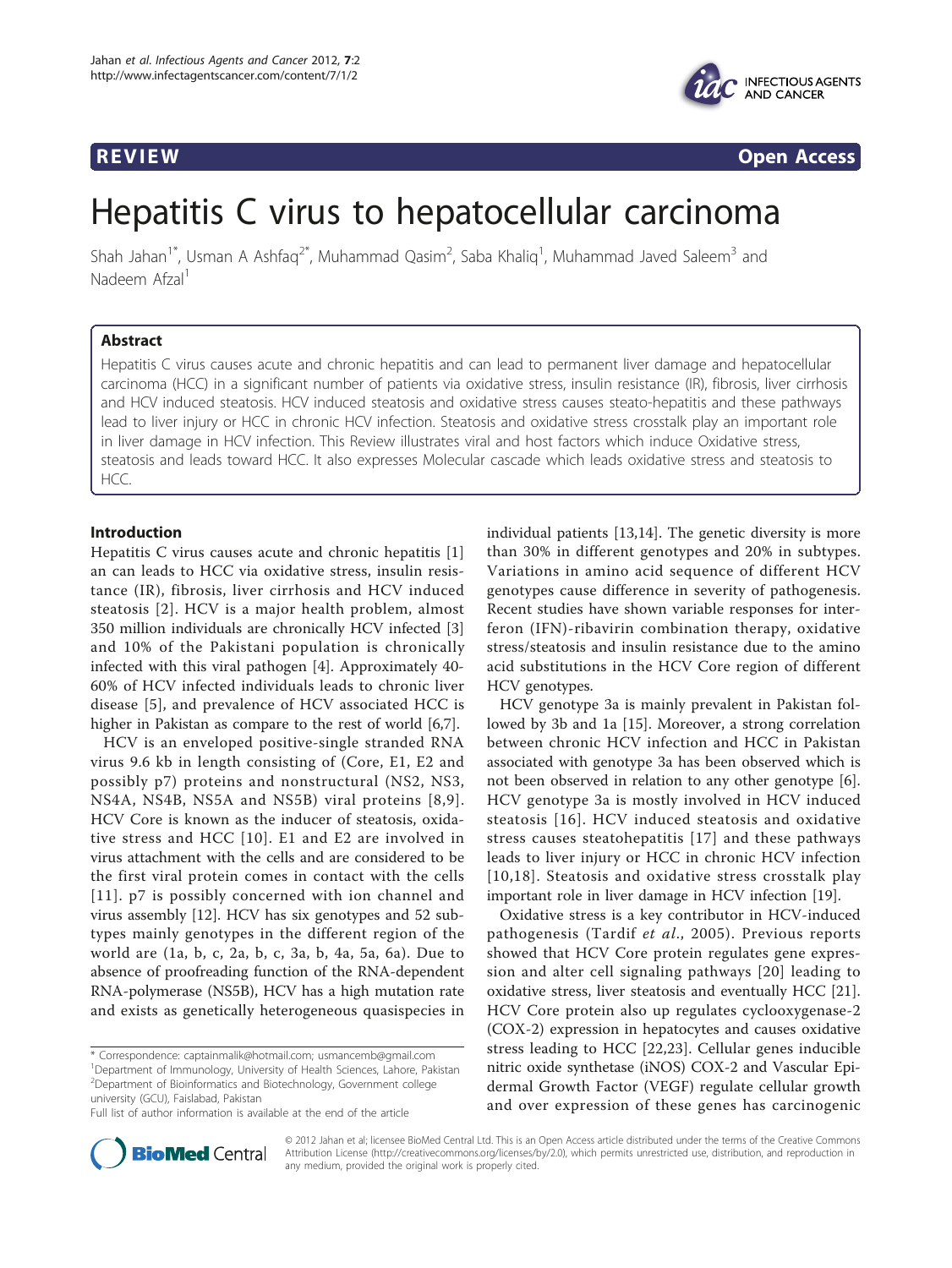effects in liver cells [[24](#page-5-0)]. COX-2 can induce angiogenesis growth factors via VEGF [[25](#page-5-0)-[27\]](#page-6-0) and it has also been revealed that the over expression of COX-2 activates Akt by phosphorylation of Akt in human HCC [[28\]](#page-6-0). Akt acts as a key signal mediator, which modulates cell survival and proliferation [[29,30](#page-6-0)]. Different studies have shown the effect of HCV on these genes but effect of HCV genes on these cellular genes which are crucial for HCV pathogenesis has not been evaluated completely.

Steatosis, the most common cause of abnormal liver function, is a pathological condition in which simple triglyceride accumulation in hepatocytes cause hepatic steatosis that leads to HCC and other liver diseases (Tetri and Caldwll, 2003). In fatty acid synthesis pathway loss of adiponectin Receptor (Adipo R2) due to HCV activates of the enzyme acetyl-CoA carboxylase (ACC) [[31\]](#page-6-0) a rate-limiting enzyme for fatty acid synthesis. ACC catalyzes synthesis of malonyl CoA that is further converted into saturated fatty acids by the action of fatty acid synthase (FAS) [[32](#page-6-0)]. In addition, the transcription factors such as sterol regulatory element binding protein (SREBP) and peroxisomal proliferator activator receptor- $\alpha$  (PPAR- $\alpha$ ) are also the key player in both lipogenesis and fatty acid oxidation pathways. SREBP activates the entire gene involved in lipogenesis [[33\]](#page-6-0). A major function of PPAR- $\alpha$  is to control fatty acid oxidation and activation and its deficiency results in defective fatty acid oxidation [[34,35\]](#page-6-0). It has been demonstrated that HCV proteins may accumulate triglycerides in hepatocytes by modulating the fatty acid synthesis pathway which leads to steatosis [[32](#page-6-0)]. However, the mechanism involved in the HCV induced steatosis is still not clear.

Apoptosis is fundamental process for the control and elimination of viral infections. The impact of apoptosis in chronic HCV infection is not well understood. It may be harmful by triggering liver fibrosis, or essential for viral elimination [[36\]](#page-6-0). HCV proteins, particularly Core and NS5A protein have both pro- and anti-apoptotic effects. It is not known which HCV protein affects apoptosis and whether the infectious virions act pro- or antiapoptotic. E1 and E2 are involved in virus attachment with the cells [[37\]](#page-6-0).

# Oxidative stress

Oxidative stress refers to the oxidation-reaction-dominant state of the living body induced by an imbalance between the oxidation reaction caused by reactive oxygen species (ROS) and the anti-oxidation reaction. Main ROS include superoxide (O2-), hydrogen peroxide (H2O2) and the hydroxyl radical (HO) [\[17\]](#page-5-0). Oxidative stress has emerged as a key contributor in the development and progression of many pathological conditions, including HCV-induced pathogenesis of liver [[38\]](#page-6-0). Mainly in liver cells NO production which is induced by iNOS enzyme which is activated in inflammatory process.

### HCV induced oxidative stress

Oxidative stress is produced by inflammatory progressions that occur in hepatitis via immunological mechanisms. In addition, in HCV infectious disease, viral proteins have some functions in the induction of oxidative stress. In HCV infection, ROS are produced by NADPH oxidize and xanthine oxidase in neutrophils and macrophages [[39\]](#page-6-0). It have been also demonstrated that oxidative stress plays an important role in CHC [[40](#page-6-0)]. In the presence of hepatic steatosis, IR and increased levels of some cytokines, all of which are also stimulated by viral protein expression, oxidative stress is enhanced in HCV infection. In addition, HCV produced ROS also in hepatocytes in response to release of inflammatory cytokine from inflammatory cells [[18,](#page-5-0)[41](#page-6-0)]. A pathological relationship between oxidative stress and HCV infection is observed, the causes of oxidative stress in HCV infection are considered to include various factors such as mitochondrial damage, lipid accumulation and ER stress in the liver. Different studies revealed that viral proteins, mainly the HCV Core protein, cause oxidative stress. In this sense, inflammation in CHC is considered to be qualitatively different from inflammation observed in other types of hepatitis such as autoimmune hepatitis or hepatitis [\[17\]](#page-5-0).

# HCV structural genes and oxidative stress

In addition to nucleocapsid formation, HCV Core protein also modulates gene transcription, cell proliferation, cell death, and cell signaling, interferes with lipid metabolism and suppresses host immune response [\[20](#page-5-0)]. Core is an important pathogenic determinant of HCV induced oxidative stress leading to liver steatosis, and HCC [[21,](#page-5-0)[42](#page-6-0)]. In addition, it is notable that in HCV infection the viral proteins themselves as well as inflammation due to hepatitis are regarded as a cause of oxidative stress [[23\]](#page-5-0). HCV Core protein is known as the inducer of steatosis, oxidative stress and HCC [[10\]](#page-5-0). HCV structural genes, particularly the Core protein, have different functions with respect to host cells [\[43](#page-6-0)] and are closely related to oxidative stress. Core protein is also able to up regulate ROS production by induced nitric oxide Synthetase (iNOS) which activates cyclooxygenase-2 (COX-2) expression in hepatocytes derived cells, providing a potential mechanism for oxidative stress leading to HCC [[22,23\]](#page-5-0). The Core protein was found to have a variety of actions, including the induction of oxidative stress and accumulation of lipids, in cultured cells and transgenic mice [[10](#page-5-0),[23\]](#page-5-0) and an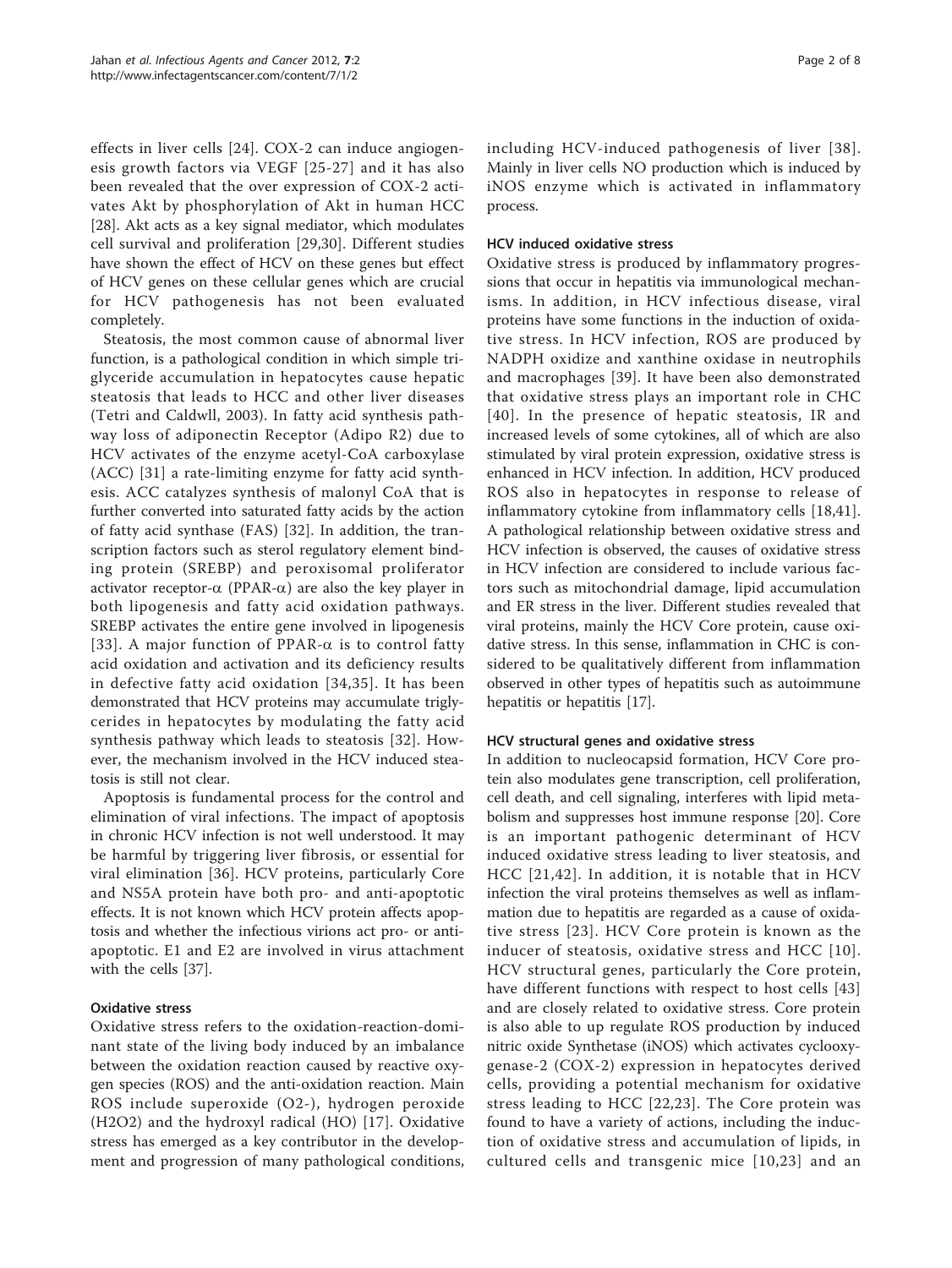enhanced ROS production caused by damage of the mitochondrial electron transport system was observed in Core-protein-expressing cells [\[23](#page-5-0)]. Mitochondrial DNA, which has no protective proteins such as histone, is susceptible to damage by ROS in response to HCV and causes Apoptosis [[44,45\]](#page-6-0) and could also increase oxidative stress caused by damage of the electron transport system. Core is an important pathogenic determinant of HCV induced oxidative stress. It is also able to up regulate COX-2 expression in hepatocyte derived cells, providing a potential mechanism for hepatic fibrosis during chronic HCV infection [[23\]](#page-5-0).

# Cellular genes involved in HCV induced oxidative stress and HCC

#### iNOS

In an inflammation, iNOS is induced in macrophages and hepatocytes [\[46,47\]](#page-6-0). iNOS is related to a high-output pathway of oxidative stress and is responsible for various pathological processes [[25\]](#page-5-0). In fact, iNOS synthesis correlates with intra hepatic viral load in CHC [\[48](#page-6-0)]. NO causes cellular damage upon its reaction to O2 and finally produced nitro tyrosine, which was observed in association to inflammation severity in CHC tissue [\[49](#page-6-0)] suggesting that the production of both NO and ROS increased. ROS and RNS are produced as defense factors against viral infection, but these. ROS and RNS also have cytotoxic effects. Over production of iNOS and COX-2 have carcinogenic effects achieved either directly or by producing mediator that regulate cellular growth [[25-](#page-5-0)[27](#page-6-0)]. Elevated NO production has been implicated as a cause of tissue damage by inflammation, thus contributing to liver tumor promotion [[50](#page-6-0)]. NO has been shown to induce oxidative DNA damage and inhibit DNA repair [[51\]](#page-6-0). The expression of both COX-2 and iNOS was significantly elevated in HCV-positive HCCs. These findings suggest that combined expression of iNOS and COX-2 may play an important role in the prognosis of HCV-positive HCC patients. Rahman et al. in 2001 examined COX-2 expression significantly correlated with iNOS expression playing an important role in prognosis of HCV-positive HCC patients that could be partially attributable to modulation of angiogenesis by COX-2 and a combined negative expression of iNOS and COX-2 had a significant impact on patient survival. COX-2

Two isoforms of COXs have been identified, COX-1 and COX-2, both catalyzing the same enzymatic reaction. Despite the structural similarity, COX-1 and COX-2 are regulated and function differently [[52\]](#page-6-0). COX-2 is not constitutively expressed, but is rapidly induced by both inflammatory and mitogenic stimuli resulting in increased Prostaglandins (PG) synthesis in neoplastic and inflamed tissues. PGs play a central role in inflammation, and COX is the key enzyme in the conversion of arachidonic acid to prostaglandins. COX-2 is induced by a variety of factors such as ROS, cytokines, growth factors and tumor promoters and has been connected to inflammation and the inhibition of apoptosis leading to carcinogenesis [[53](#page-6-0),[54\]](#page-6-0). The expression of COX-2 in HCC was found to correlate with the levels of several key molecules implicated in carcinogenesis such as iNOS activate VEGF and p-Akt [[55](#page-6-0),[56](#page-6-0)]. iNOS and COX-2 have carcinogenic effects achieved either directly or by producing mediator that regulate cellular growth [[24\]](#page-5-0). COX-2 can induce angiogenesis growth factors via VEGF [[25](#page-5-0)-[27\]](#page-6-0).

Upregulation of COX-2 has been detected in HCC  $[25,55,57]$  $[25,55,57]$  $[25,55,57]$  $[25,55,57]$  $[25,55,57]$ . COX-2 have carcinogenic effects  $[58,59]$  $[58,59]$  $[58,59]$  $[58,59]$ achieved either directly or by producing mediators that regulate cellular growth. COX-2 can induce angiogenesis via VEGF and PG production [[25](#page-5-0)[-27](#page-6-0)] and can also inhibit apoptosis by inducing the antiapoptotic factor Bcl-2 as well as activating antiapoptotic signaling through Akt/PKB. Phospho-Akt-Ser473 is also upregulated and causes the activation of COX-2 expression in liver cells. COX-2 plays an important role in VEGF-induced angiogenesis via p38 and JNK kinase activation pathways as VEGF-induced cell proliferation was significantly reduced when transfected with COX-2 siRNA (34.12  $\pm$ 5.81%) [[60](#page-6-0)]. COX-2 expression in Huh-7 cell line was inhibited by selective COX-2 inhibitor (SC-58635) or COX-2 siRNA and dramatically suppressed the proliferation, migration, and differentiation in vitro and in vivo. An approximately 78% reduction of VEGF level has been found in COX-2 siRNA treated Huh-7 confirmed the role of COX-2 in induction of VEGF. Moreover,  $COX-2/PGE_2/EP/VEGF$  pathway possibly also contributes to tumor angiogenesis in HCC [\[61\]](#page-6-0). COX-2 specific siRNAs were electroporated into SNU-387 cells and significant, sequence specific reductions in COX-2 expression, PGE2 production, and cell proliferation were observed (Park et al., 2006). Recent evidence indicates that COX-2 modulates angiogenesis either by augmenting the release of angiogenic peptides by tumor cells or by directly increasing the production of PGs [[24](#page-5-0)[,62](#page-6-0)]. PGE 2

PGs play a central role in inflammation, and COX is the key enzyme in the conversion of arachidonic acid to PG. The first step in the formation of PG is the liberation of arachidonic acid (AA) from membrane-bound phospholipids COXs [[63,64](#page-6-0)]. It appears that inflammationmediated induction of COX-2 may represent a pivotal step in hepatocarcinogenesis. Recent experimental evidence suggests that increased COX-2 expression and PG production may contribute to the development of HCC. Several recent studies indicate that the COX-2/ PGE2 pathway is involved in HCC cell invasion [\[65,66](#page-6-0)].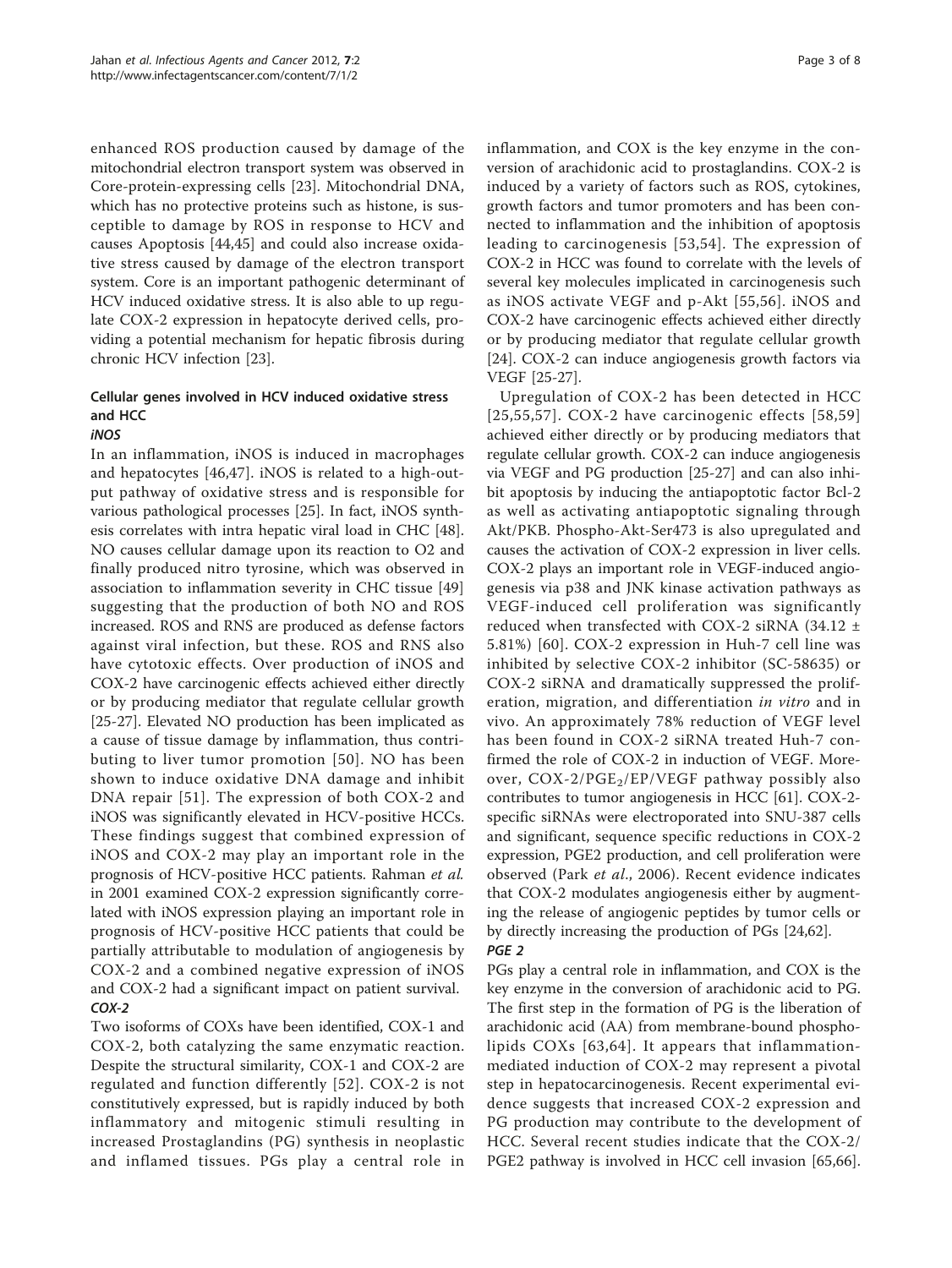Leng et al. in 2003 showed that COX-2 and PGE2 promote the growth of human HCC cells. In cultured HCC cells, over expression of COX-2 or treatment with PGE2 enhances VEGF production and this effect is blocked by inhibition of COX-2 [[26\]](#page-5-0). Transfection of human HCC cell lines Hep3B and HepG2 with COX-2 expression vector or treatment with exogenous PGE2 induced phosphorylation of serine/threonine protein kinase B (Akt) and enhanced cell growth [[28\]](#page-6-0). The observations that celecoxib inhibits the production of PGE2 in HCC cells and that COX-2 or PGE2 partial protects against celecoxib-induced apoptosis suggest the involvement of COX-2 inhibition in celecoxib-induced inhibition of HCC cell growth [[28\]](#page-6-0). Therefore, in addition to hepatocarcinogenesis, COX-2-controlled PGE2 production signaling may also contribute to the pathogenesis of chronic hepatitis and cirrhosis.

# p Akt

The expression of COX-2 in HCCs was found to correlate with the levels of several key molecules implicated in carcinogenesis, such as p-Akt [[28](#page-6-0)], VEGF [[26](#page-5-0),[27](#page-6-0)] and iNOS [[25,](#page-5-0)[28\]](#page-6-0). Leng et al (2003) showed a positive correlation between the expression of COX-2 and phosphorylated Akt/Protein kinase B (PKB) in human HCC, suggesting a potential role of Akt in COX-2-mediated hepatocarcinogenesis. The level of COX- 2 expression and Akt phosphorylation is positively correlated in cultured HCC cells and in human liver cancer tissues. Furthermore, inhibition of Akt activation by phosphatidylinositol 3-kinase (PI3-kinase) inhibitor LY294002 significantly decreased the viability of HCC cells [\[28\]](#page-6-0). These findings suggest an important role of Akt activation in COX-2-induced HCC cell survival. The observations that celecoxib treatment decreased the phosphorylation of Akt and that inhibition of Akt reduced HCC cell viability suggest that involvement of pAkt in HCC [\[28,30\]](#page-6-0). VEGF

Vascular Epidermal Growth Factor synthesis occurs via oxidative stress and calcium signaling induced by HCV gene expression. VEGF the most potent angiogenic factor for tumor angiogenesis is believed to be involved in COX-2-mediated angiogenesis [[58](#page-6-0),[59\]](#page-6-0). COX-2 can induce angiogenesis via VEGF and PG production. Moreover,  $COX-2/PGE_2/EP/VEGF$  pathway possibly also contributes to tumor angiogenesis in HCC (Zhao et al., 2007). There is also compelling evidence suggesting an important role of angiogenesis in COX-2-mediated hepatocarcinogenesis. COX-2 has been shown to induce angiogenesis via VEGF [\[62,67\]](#page-6-0). Two recent studies show that elevated COX-2 expression correlates with increased VEGF level and micro vascular density in human HCCs [[26](#page-5-0),[27\]](#page-6-0). There is also evidence that the COX-2 inhibitor reduces the production of VEGF, a potent stimulator of angiogenesis in Huh-7 cells [[26](#page-5-0)].

#### Mechanism of oxidative stress leading to HCC

Oxidative stress has emerged as a key contributor in the development and progression of many pathological conditions, including HCV-induced pathogenesis of liver (Tardif et al., 2005). The expression of COX-2 in HCC was found to correlate with the levels of several key molecules implicated in carcinogenesis such as iNOS, VEGF and p-Akt [[25,](#page-5-0)[55](#page-6-0)]. COX-2 and iNOS have carcinogenic effects achieved either directly or by producing mediator that regulate cellular growth [[24](#page-5-0)]. COX-2 can induce angiogenesis growth factors via VEGF (Rahman et al., 2001; Cheng et al., 2004; Tang et al., 2005). VEGF is also stimulated by a number of other inflammatory mediators including NO and certain cytokines. Previously, it has been shown that the over expression of COX-2 activates Akt in human HCC via a p13 kinase-dependent mechanism [[28](#page-6-0)]. Akt acts as an important signal mediator, which regulates cell survival and proliferation [\[29,30\]](#page-6-0). High nitric oxide production has been concerned as a cause of tissue damage by inflammation, thus contributing to liver tumor promotion [[50](#page-6-0)]. The expression of both COX-2 and iNOS was significantly elevated in HCV-positive HCCs; the level of COX-2 expression was significantly correlated with iNOS expression [\[25\]](#page-5-0). These findings suggest that combined expression of iNOS and COX-2 may play an important role in the prognosis of HCV-positive HCC patients. A few studies have revealed that COX-2 expression is correlated with VEGF expression in HCC [[25](#page-5-0)-[27](#page-6-0)].  $COX-2/PGE_2/EP/VEGF$  pathway possibly also contributes to tumor angiogenesis in HCC (Zhao et al., 2007). Expression of HCV sub genomic replicons or replicon RNA in human HCC cells increases COX-2 expression at the level of transcription through HCVinduced oxidative stress and subsequent activation of NF-kB (Cheng et al., 2004). The positive correlation between COX-2 and VEGF in the noncancerous liver tissues (Tang et al., 2005) suggests that COX-2 may also be involved in the angiogenesis in chronic liver disease through the VEGF pathway.

#### HCV induced oxidative stress and steatosis lead to HCC

Oxidative stress and steatosis is supposed to play a pivotal role in the development of liver injury or HCC in chronic HCV infection (Figure [1](#page-4-0)) [[10,18\]](#page-5-0). It has been reported that HCV genotype 3a is mostly involved in oxidative stress and HCV induced steatosis [[16\]](#page-5-0), which both contributes in the development of HCC [\[21](#page-5-0)[,42,68](#page-6-0)]. Studies have shown the occurrence of oxidation stress and lipid peroxidation in CHC patients leads to HCC [[69\]](#page-6-0). HCC is one of the most common causes of malignancy-related death in Africa and Asia (Koga, 2003). The role of oxidative stress in the progression of chronic hepatitis and hepatocarcinogenesis is greater in hepatitis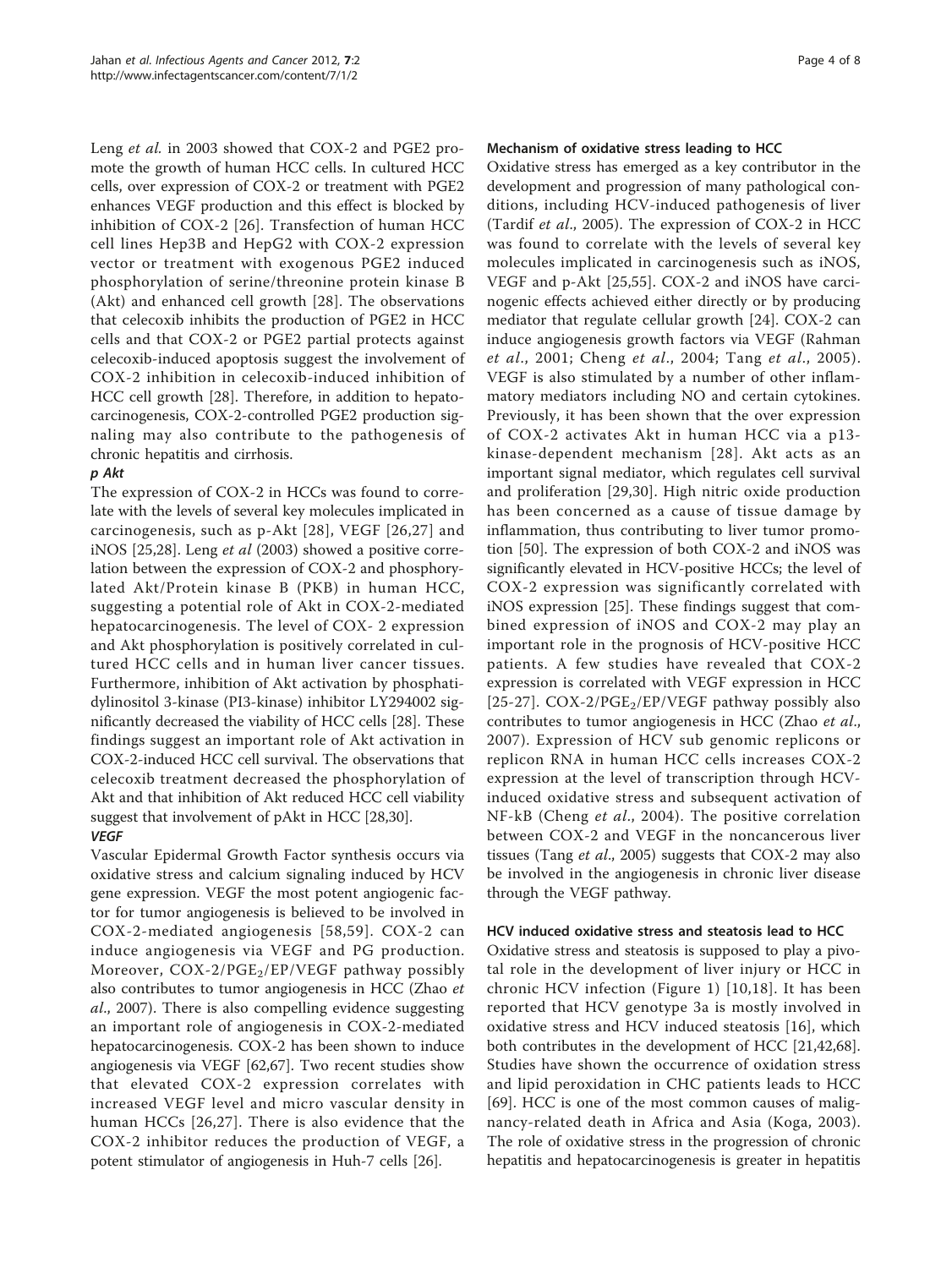$\leftarrow$ 



<span id="page-4-0"></span>

C than in other types of hepatitis such as hepatitis B or autoimmune hepatitis. The additive effects of oxidative stress caused by the inflammatory process and that induced by HCV proteins may, furthermore, exert synergistic effects with alterations in intracellular signaling systems such as MAPK, which are also induced by HCV proteins. These synergistic effects may be responsible for rare characteristics, that is, the high incidence and multicentric nature of hepatocarcinogenesis in HCV infection. According to other proposed mechanism HCV Core and NS proteins may accumulate ROS which results in the peroxidation of membrane lipids and structural proteins, which are involved in the trafficking and secretion apparatuses, which block the VLDL secretion and causes mitochondrial dysfunction, DNA and cellular protein damage and further aggravate oxidative stress [[42](#page-6-0)]. ROS production causes kupffer cells bursting which results in release of cytokines: TNF $\alpha$ , IL6 and IL8 [[15\]](#page-5-0). TNF $\alpha$  down regulate the adiponectine thus, inducing IR and steatosis.

In human HCV genotype 3, which is most common in Pakistan, is more commonly associated with steatosis [[70](#page-7-0)]. HCV induced Steatosis and oxidative stress is the most frequent cause of abnormal liver function. The Core protein was found to have a variety of actions, including the induction of oxidative stress and accumulation of lipids, in cultured cells and transgenic mice [[10,23\]](#page-5-0). An increased ROS production and increased levels of intrahepatic peroxide lipids was observed in the Core gene transgenic mice as compare to control mice also show increased oxidative stress. Increased ROS production has been reported due to ß-oxidation in the

mitochondria and peroxisomes or the metabolism of fatty acids by cytochrome P450 2E1 (CYP2E1) in microsomes is promoted under an excessive load of fatty acids (Day and James. 1998: Weltman et al., 1998). In HCV infection intrahepatic fat accumulation possibly increases ROS production as in HCV induced steatosis. Because hepatic steatosis in chronic hepatitis C was reported to be a cause for disease development (Czaja et al., 1998) increased oxidative stress related with hepatic steatosis is most probably involved in disease progression. Oxidative stress markers, 8-Hydroxy deoxyguanosine (8-OHdG) and peroxylipids were found to be decreased in PPAR-a KO Core gene transgenic mice which contributes to increased production of oxidative stress [[10](#page-5-0)]. HCV Core protein down regulates the adiponectine receptor which further down regulates PPAR and up regulates JNK, AP-1 and cyclin D1 which results in, activation of cell growth signaling leads to HCC. On the other hand down regulation of adiponectine receptor also activates hepatic cells HSC due to which net collagen synthesis increases which lead to fibrosis and HCC.

# HCV and disease progression

HCV can leads to IR, fibrosis, liver cirrhosis and steatosis in a substantial number of patients [[71](#page-7-0)-[73\]](#page-7-0). Some studies showed that steatosis is more associated with fibrosis progression in HCV patients infected with genotype 3 i.e. patients with viral induced steatosis [[74,75](#page-7-0)]. Other studies showed that metabolic steatosis is significantly associated with more sever fibrosis [[76,77](#page-7-0)]. High level of TNF- $\alpha$  in CHC patient has been shown to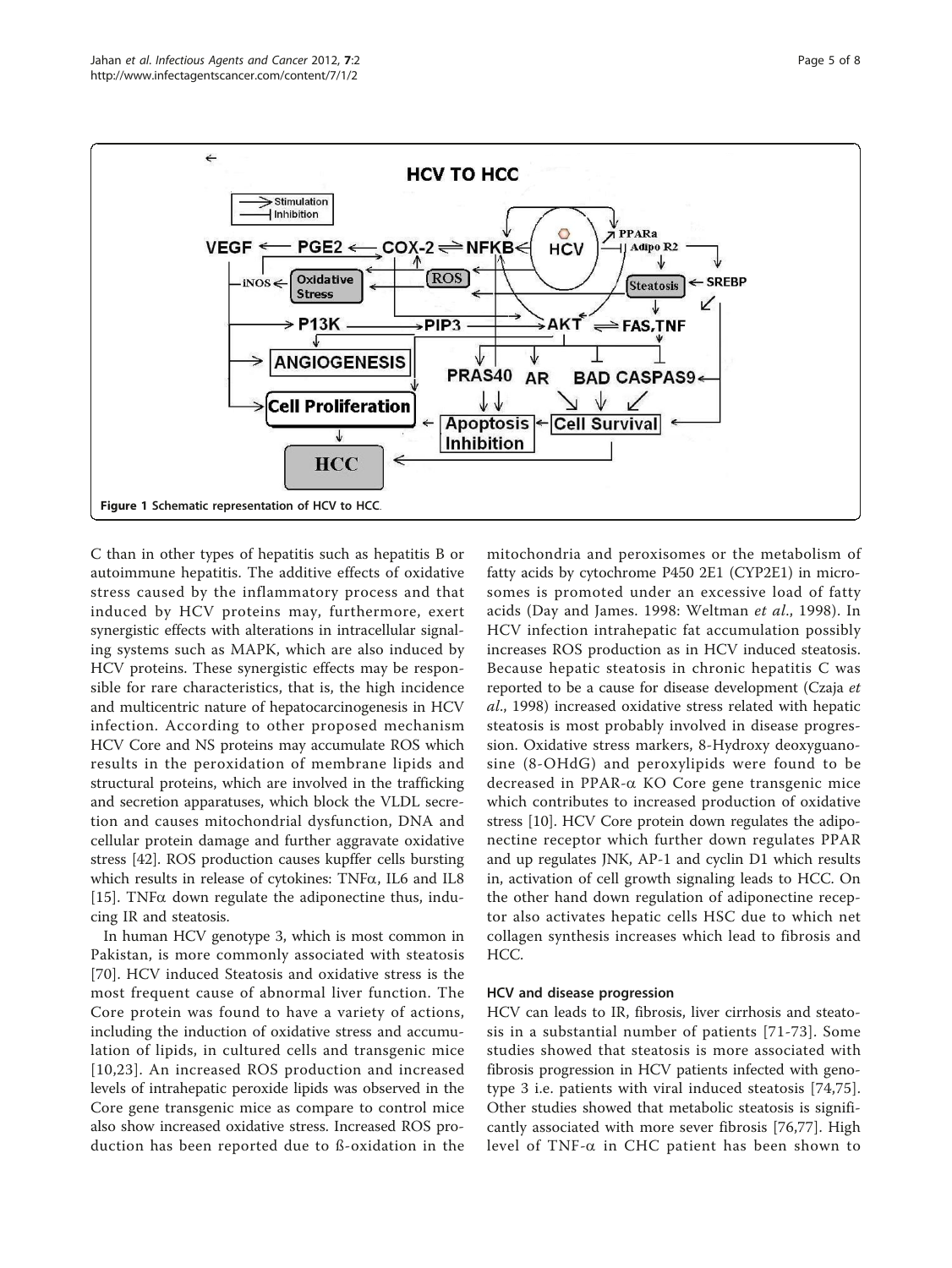<span id="page-5-0"></span>induce IR in cultural cells and animal models [[78](#page-7-0),[79](#page-7-0)]. Several studies reveal that IR is associated with nonalcoholic steatohepoatitis (NASH) and is also associated with a high risk of HCC that means IR increases the risk of chronic liver diseases and HCC. Moriya and colleagues showed that transgenic expression of Core protein leads to extensive steatosis, increased oxidative stress, mitochondrial injury and HCC in aging mice [21]. HCV induced steatosis and oxidative stress causes steatohepatitis [17] and these pathways leads to liver injury or HCC in chronic HCV infection [10,18]. Steatosis and oxidative stress crosstalk play important role in liver damage in HCV infection.

#### Conclusion

The review describes viral and host factors which induce Oxidative stress, steatosis and leads toward HCC. Molecular cascade that leads to oxidative stress and steatosis to HCC has also been illustrated. In future, these biomarkers and therapeutic tartget can be used in the treatment of hepatocellular carcinoma.

#### List of abbreviations

HCV, HCC, Oxidative stress, Steatosis, HCV pathogenesis Core, HCC

#### Author details

<sup>1</sup>Department of Immunology, University of Health Sciences, Lahore, Pakistan. 2 Department of Bioinformatics and Biotechnology, Government college university (GCU), Faislabad, Pakistan. <sup>3</sup>Institute of Agriculture Sciences, University of Punjab, Lahore, Pakistan.

#### Authors' contributions

SJ, UAA designed and wrote the manuscript.SK, MQ, MJS and NA helped me in manuscript writing. All authors read and approved the final manuscript.

#### Authors' information

Shah Jahan (PhD Molecular Biology), Usman Ali Ashfaq (PhD Molecular Biology),

Saba Khaliq (PhD Molecular Biology), Muhammad Qasim (PhD Molecular Biology)

Javed Saleem (PhD Molecular Biology), Nadeem Afzal (MSc Immunology)

#### Competing interests

All authors have no kind of institutional or financial competing interests.

Received: 14 December 2011 Accepted: 30 January 2012 Published: 30 January 2012

#### References

- Hoofnagle JH: [Course and outcome of hepatitis C.](http://www.ncbi.nlm.nih.gov/pubmed/12407573?dopt=Abstract) Hepatology 2002, 36: S21-29.
- 2. Alter MJ: [Epidemiology of hepatitis C.](http://www.ncbi.nlm.nih.gov/pubmed/9305666?dopt=Abstract) Hepatology 1997, 26:62S-65S.
- 3. Giannini C, Brechot C: [Hepatitis C virus biology.](http://www.ncbi.nlm.nih.gov/pubmed/12655344?dopt=Abstract) Cell Death Differ 2003, 10(Suppl 1):S27-38.
- 4. Raja NS, Janjua KA: [Epidemiology of hepatitis C virus infection in](http://www.ncbi.nlm.nih.gov/pubmed/18327420?dopt=Abstract) [Pakistan.](http://www.ncbi.nlm.nih.gov/pubmed/18327420?dopt=Abstract) J Microbiol Immunol Infect 2008, 41:4-8.
- 5. Khan UR, Janjua NZ, Akhtar S, Hatcher J: [Case-control study of risk factors](http://www.ncbi.nlm.nih.gov/pubmed/18384475?dopt=Abstract) [associated with hepatitis C virus infection among pregnant women in](http://www.ncbi.nlm.nih.gov/pubmed/18384475?dopt=Abstract) [hospitals of Karachi-Pakistan.](http://www.ncbi.nlm.nih.gov/pubmed/18384475?dopt=Abstract) Trop Med Int Health 2008, 13:754-761.
- Idrees M, Rafique S, Rehman I, Akbar H, Yousaf MZ, Butt S, Awan Z, Manzoor S, Akram M, Aftab M, et al: [Hepatitis C virus genotype 3a](http://www.ncbi.nlm.nih.gov/pubmed/19860002?dopt=Abstract) [infection and hepatocellular carcinoma: Pakistan experience.](http://www.ncbi.nlm.nih.gov/pubmed/19860002?dopt=Abstract) World J Gastroenterol 2009, 15:5080-5085.
- 7. Raza SA, Clifford GM, Franceschi S: [Worldwide variation in the relative](http://www.ncbi.nlm.nih.gov/pubmed/17406349?dopt=Abstract) [importance of hepatitis B and hepatitis C viruses in hepatocellular](http://www.ncbi.nlm.nih.gov/pubmed/17406349?dopt=Abstract) [carcinoma: a systematic review.](http://www.ncbi.nlm.nih.gov/pubmed/17406349?dopt=Abstract) Br J Cancer 2007, 96:1127-1134.
- 8. Lin C, Lindenbach BD, Pragai BM, McCourt DW, Rice CM: [Processing in the](http://www.ncbi.nlm.nih.gov/pubmed/7518529?dopt=Abstract) [hepatitis C virus E2-NS2 region: identification of p7 and two distinct E2](http://www.ncbi.nlm.nih.gov/pubmed/7518529?dopt=Abstract) [specific products with different C termini.](http://www.ncbi.nlm.nih.gov/pubmed/7518529?dopt=Abstract) J Virol 1994, 68:5063-5073.
- 9. Reed KE, Rice CM: [Overview of hepatitis C virus genome structure,](http://www.ncbi.nlm.nih.gov/pubmed/10592656?dopt=Abstract) [polyprotein processing, and protein properties.](http://www.ncbi.nlm.nih.gov/pubmed/10592656?dopt=Abstract) Curr Top Microbiol Immunol 2000, 242:55-84.
- 10. Moriya K, Nakagawa K, Santa T, Shintani Y, Fujie H, Miyoshi H, Tsutsumi T, Miyazawa T, Ishibashi K, Horie T, et al: [Oxidative stress in the absence of](http://www.ncbi.nlm.nih.gov/pubmed/11389061?dopt=Abstract) [inflammation in a mouse model for hepatitis C virus-associated](http://www.ncbi.nlm.nih.gov/pubmed/11389061?dopt=Abstract) [hepatocarcinogenesis.](http://www.ncbi.nlm.nih.gov/pubmed/11389061?dopt=Abstract) Cancer Res 2001, 61:4365-4370.
- 11. Liu M, Ding H, Zhao P, Qin ZL, Gao J, Cao MM, Luan J, Wu WB, Qi ZT: [RNA](http://www.ncbi.nlm.nih.gov/pubmed/16960393?dopt=Abstract) [interference effectively inhibits mRNA accumulation and protein](http://www.ncbi.nlm.nih.gov/pubmed/16960393?dopt=Abstract) [expression of hepatitis C virus core and E2 genes in human cells.](http://www.ncbi.nlm.nih.gov/pubmed/16960393?dopt=Abstract) Biosci Biotechnol Biochem 2006, 70:2049-2055.
- 12. Pavlovic D, Neville DC, Argaud O, Blumberg B, Dwek RA, Fischer WB, Zitzmann N: [The hepatitis C virus p7 protein forms an ion channel that](http://www.ncbi.nlm.nih.gov/pubmed/12719519?dopt=Abstract) [is inhibited by long-alkyl-chain iminosugar derivatives.](http://www.ncbi.nlm.nih.gov/pubmed/12719519?dopt=Abstract) Proc Natl Acad Sci USA 2003, 100:6104-6108.
- 13. Walker MA: [Hepatitis C virus: an overview of current approaches and](http://www.ncbi.nlm.nih.gov/pubmed/10529769?dopt=Abstract) [progress.](http://www.ncbi.nlm.nih.gov/pubmed/10529769?dopt=Abstract) Drug Discov Today 1999, 4:518-529.
- 14. Bartenschlager R: [Hepatitis C virus molecular clones: from cDNA to](http://www.ncbi.nlm.nih.gov/pubmed/16814596?dopt=Abstract) [infectious virus particles in cell culture.](http://www.ncbi.nlm.nih.gov/pubmed/16814596?dopt=Abstract) Curr Opin Microbiol 2006. 9:416-422.
- 15. Idrees M, Riazuddin S: [Frequency distribution of hepatitis C virus](http://www.ncbi.nlm.nih.gov/pubmed/18498666?dopt=Abstract) [genotypes in different geographical regions of Pakistan and their](http://www.ncbi.nlm.nih.gov/pubmed/18498666?dopt=Abstract) [possible routes of transmission.](http://www.ncbi.nlm.nih.gov/pubmed/18498666?dopt=Abstract) BMC Infect Dis 2008, 8:69.
- 16. Rubbia-Brandt L, Quadri R, Abid K, Giostra E, Male PJ, Mentha G, Spahr L, Zarski JP, Borisch B, Hadengue A, Negro F: [Hepatocyte steatosis is a](http://www.ncbi.nlm.nih.gov/pubmed/10905593?dopt=Abstract) [cytopathic effect of hepatitis C virus genotype 3.](http://www.ncbi.nlm.nih.gov/pubmed/10905593?dopt=Abstract) J Hepatol 2000, 33:106-115.
- 17. Koike K, Moriya K: [Metabolic aspects of hepatitis C viral infection:](http://www.ncbi.nlm.nih.gov/pubmed/15868369?dopt=Abstract) [steatohepatitis resembling but distinct from NASH.](http://www.ncbi.nlm.nih.gov/pubmed/15868369?dopt=Abstract) J Gastroenterol 2005, 40:329-336.
- 18. Farinati F, Cardin R, De Maria N, Della Libera G, Marafin C, Lecis E, Burra P, Floreani A, Cecchetto A, Naccarato R: [Iron storage, lipid peroxidation and](http://www.ncbi.nlm.nih.gov/pubmed/7545199?dopt=Abstract) [glutathione turnover in chronic anti-HCV positive hepatitis.](http://www.ncbi.nlm.nih.gov/pubmed/7545199?dopt=Abstract) J Hepatol 1995, 22:449-456.
- 19. Vidali M, Tripodi MF, Ivaldi A, Zampino R, Occhino G, Restivo L, Sutti S, Marrone A, Ruggiero G, Albano E, Adinolfi LE: [Interplay between oxidative](http://www.ncbi.nlm.nih.gov/pubmed/18164507?dopt=Abstract) [stress and hepatic steatosis in the progression of chronic hepatitis C.](http://www.ncbi.nlm.nih.gov/pubmed/18164507?dopt=Abstract) J Hepatol 2008, 48:399-406.
- 20. Penin F, Dubuisson J, Rey FA, Moradpour D, Pawlotsky JM: [Structural](http://www.ncbi.nlm.nih.gov/pubmed/14752815?dopt=Abstract) [biology of hepatitis C virus.](http://www.ncbi.nlm.nih.gov/pubmed/14752815?dopt=Abstract) Hepatology 2004, 39:5-19.
- 21. Moriya K, Fujie H, Shintani Y, Yotsuyanagi H, Tsutsumi T, Ishibashi K, Matsuura Y, Kimura S, Miyamura T, Koike K: [The core protein of hepatitis C](http://www.ncbi.nlm.nih.gov/pubmed/9734402?dopt=Abstract) [virus induces hepatocellular carcinoma in transgenic mice.](http://www.ncbi.nlm.nih.gov/pubmed/9734402?dopt=Abstract) Nat Med 1998, 4:1065-1067.
- 22. Nunez O, Fernandez-Martinez A, Majano PL, Apolinario A, Gomez-Gonzalo M, Benedicto I, Lopez-Cabrera M, Bosca L, Clemente G, Garcia-Monzon C, Martin-Sanz P: [Increased intrahepatic cyclooxygenase 2,](http://www.ncbi.nlm.nih.gov/pubmed/15479690?dopt=Abstract) [matrix metalloproteinase 2, and matrix metalloproteinase 9 expression](http://www.ncbi.nlm.nih.gov/pubmed/15479690?dopt=Abstract) [is associated with progressive liver disease in chronic hepatitis C virus](http://www.ncbi.nlm.nih.gov/pubmed/15479690?dopt=Abstract) [infection: role of viral core and NS5A proteins.](http://www.ncbi.nlm.nih.gov/pubmed/15479690?dopt=Abstract) Gut 2004, 53:1665-1672.
- 23. Okuda M, Li K, Beard MR, Showalter LA, Scholle F, Lemon SM, Weinman SA: [Mitochondrial injury, oxidative stress, and antioxidant gene expression](http://www.ncbi.nlm.nih.gov/pubmed/11832451?dopt=Abstract) [are induced by hepatitis C virus core protein.](http://www.ncbi.nlm.nih.gov/pubmed/11832451?dopt=Abstract) Gastroenterology 2002, 122:366-375.
- 24. Chiarugi V, Magnelli L, Gallo O: [Cox-2, iNOS and p53 as play-makers of](http://www.ncbi.nlm.nih.gov/pubmed/9850741?dopt=Abstract) [tumor angiogenesis \(review\).](http://www.ncbi.nlm.nih.gov/pubmed/9850741?dopt=Abstract) Int J Mol Med 1998, 2:715-719.
- 25. Rahman MA, Dhar DK, Yamaguchi E, Maruyama S, Sato T, Hayashi H, Ono T, Yamanoi A, Kohno H, Nagasue N: [Coexpression of inducible nitric oxide](http://www.ncbi.nlm.nih.gov/pubmed/11350902?dopt=Abstract) [synthase and COX-2 in hepatocellular carcinoma and surrounding liver:](http://www.ncbi.nlm.nih.gov/pubmed/11350902?dopt=Abstract) [possible involvement of COX-2 in the angiogenesis of hepatitis C virus](http://www.ncbi.nlm.nih.gov/pubmed/11350902?dopt=Abstract)[positive cases.](http://www.ncbi.nlm.nih.gov/pubmed/11350902?dopt=Abstract) Clin Cancer Res 2001, 7:1325-1332.
- 26. Cheng AS, Chan HL, To KF, Leung WK, Chan KK, Liew CT, Sung JJ: [Cyclooxygenase-2 pathway correlates with vascular endothelial growth](http://www.ncbi.nlm.nih.gov/pubmed/15010822?dopt=Abstract) [factor expression and tumor angiogenesis in hepatitis B virus-associated](http://www.ncbi.nlm.nih.gov/pubmed/15010822?dopt=Abstract) [hepatocellular carcinoma.](http://www.ncbi.nlm.nih.gov/pubmed/15010822?dopt=Abstract) Int J Oncol 2004, 24:853-860.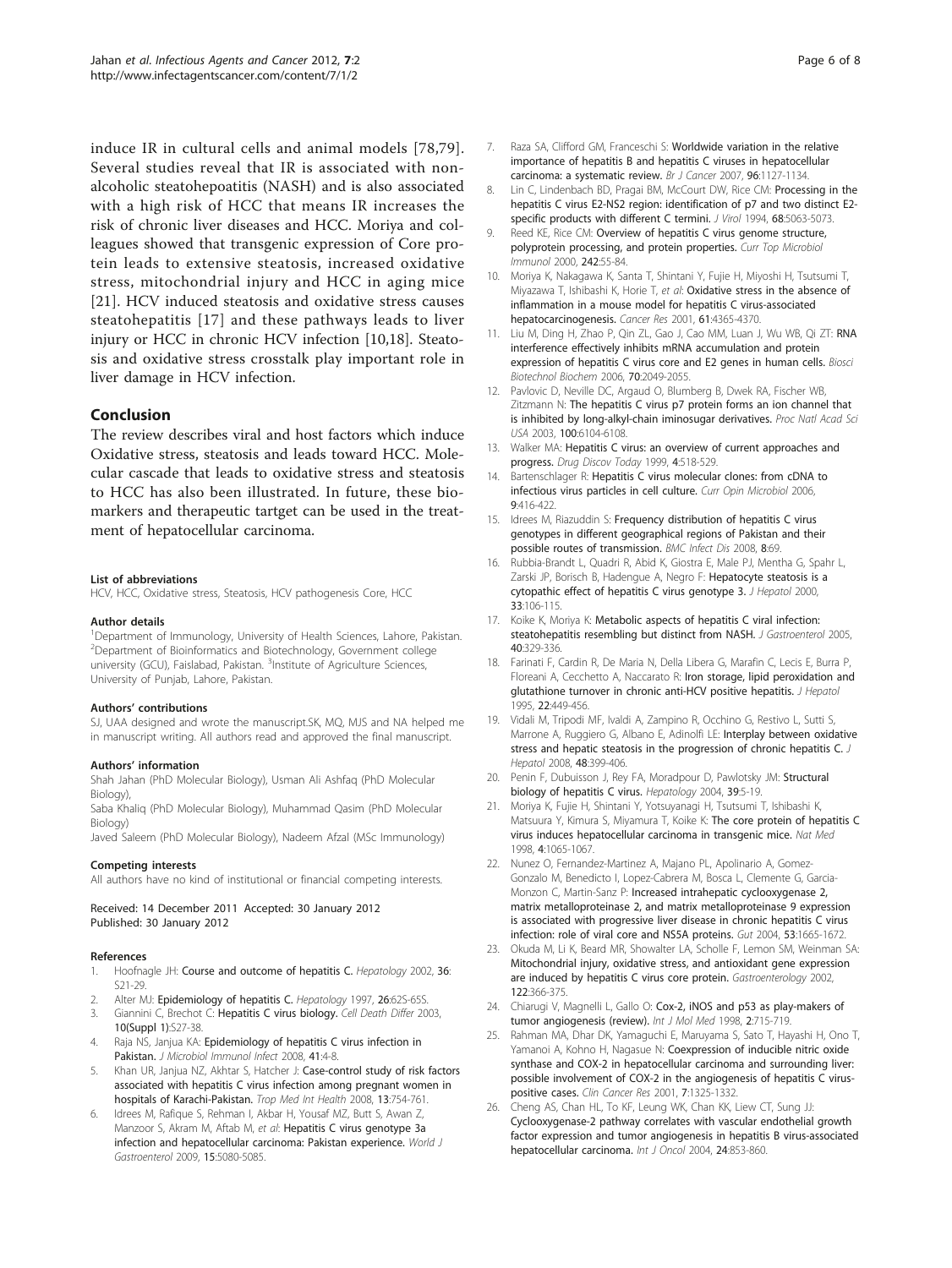- <span id="page-6-0"></span>27. Tang TC, Poon RT, Lau CP, Xie D, Fan ST: [Tumor cyclooxygenase-2 levels](http://www.ncbi.nlm.nih.gov/pubmed/15800977?dopt=Abstract) [correlate with tumor invasiveness in human hepatocellular carcinoma.](http://www.ncbi.nlm.nih.gov/pubmed/15800977?dopt=Abstract) World J Gastroenterol 2005, 11:1896-1902.
- 28. Leng J, Han C, Demetris AJ, Michalopoulos GK, Wu T: [Cyclooxygenase-2](http://www.ncbi.nlm.nih.gov/pubmed/12939602?dopt=Abstract) [promotes hepatocellular carcinoma cell growth through Akt activation:](http://www.ncbi.nlm.nih.gov/pubmed/12939602?dopt=Abstract) [evidence for Akt inhibition in celecoxib-induced apoptosis.](http://www.ncbi.nlm.nih.gov/pubmed/12939602?dopt=Abstract) Hepatology 2003, 38:756-768.
- 29. Vivanco I, Sawyers CL: [The phosphatidylinositol 3-Kinase AKT pathway in](http://www.ncbi.nlm.nih.gov/pubmed/12094235?dopt=Abstract) [human cancer.](http://www.ncbi.nlm.nih.gov/pubmed/12094235?dopt=Abstract) Nat Rev Cancer 2002, 2:489-501.
- 30. Testa JR, Bellacosa A: [AKT plays a central role in tumorigenesis.](http://www.ncbi.nlm.nih.gov/pubmed/11572954?dopt=Abstract) Proc Natl Acad Sci USA 2001, 98:10983-10985.
- 31. Assifi MM, Suchankova G, Constant S, Prentki M, Saha AK, Ruderman NB: [AMP-activated protein kinase and coordination of hepatic fatty acid](http://www.ncbi.nlm.nih.gov/pubmed/15956049?dopt=Abstract) [metabolism of starved/carbohydrate-refed rats.](http://www.ncbi.nlm.nih.gov/pubmed/15956049?dopt=Abstract) Am J Physiol Endocrinol Metab 2005, 289:E794-800.
- 32. Waris G, Felmlee DJ, Negro F, Siddiqui A: [Hepatitis C virus induces](http://www.ncbi.nlm.nih.gov/pubmed/17507484?dopt=Abstract) [proteolytic cleavage of sterol regulatory element binding proteins and](http://www.ncbi.nlm.nih.gov/pubmed/17507484?dopt=Abstract) [stimulates their phosphorylation via oxidative stress.](http://www.ncbi.nlm.nih.gov/pubmed/17507484?dopt=Abstract) J Virol 2007, 81:8122-8130.
- 33. Shimano H, Horton JD, Shimomura I, Hammer RE, Brown MS, Goldstein JL: [Isoform 1c of sterol regulatory element binding protein is less active](http://www.ncbi.nlm.nih.gov/pubmed/9062341?dopt=Abstract) [than isoform 1a in livers of transgenic mice and in cultured cells.](http://www.ncbi.nlm.nih.gov/pubmed/9062341?dopt=Abstract) J Clin Invest 1997, 99:846-854.
- 34. Leone TC, Weinheimer CJ, Kelly DP: [A critical role for the peroxisome](http://www.ncbi.nlm.nih.gov/pubmed/10377439?dopt=Abstract) [proliferator-activated receptor alpha \(PPARalpha\) in the cellular fasting](http://www.ncbi.nlm.nih.gov/pubmed/10377439?dopt=Abstract) [response: the PPARalpha-null mouse as a model of fatty acid oxidation](http://www.ncbi.nlm.nih.gov/pubmed/10377439?dopt=Abstract) [disorders.](http://www.ncbi.nlm.nih.gov/pubmed/10377439?dopt=Abstract) Proc Natl Acad Sci USA 1999, 96:7473-7478.
- 35. Kersten S, Seydoux J, Peters JM, Gonzalez FJ, Desvergne B, Wahli W: [Peroxisome proliferator-activated receptor alpha mediates the adaptive](http://www.ncbi.nlm.nih.gov/pubmed/10359558?dopt=Abstract) [response to fasting.](http://www.ncbi.nlm.nih.gov/pubmed/10359558?dopt=Abstract) J Clin Invest 1999, 103:1489-1498.
- 36. Pianko S, Patella S, Ostapowicz G, Desmond P, Sievert W: [Fas-mediated](http://www.ncbi.nlm.nih.gov/pubmed/11703571?dopt=Abstract) [hepatocyte apoptosis is increased by hepatitis C virus infection and](http://www.ncbi.nlm.nih.gov/pubmed/11703571?dopt=Abstract) [alcohol consumption, and may be associated with hepatic fibrosis:](http://www.ncbi.nlm.nih.gov/pubmed/11703571?dopt=Abstract) [mechanisms of liver cell injury in chronic hepatitis C virus infection.](http://www.ncbi.nlm.nih.gov/pubmed/11703571?dopt=Abstract) J Viral Hepat 2001, 8:406-413.
- 37. Cocquerel L, Wychowski C, Minner F, Penin F, Dubuisson J: [Charged](http://www.ncbi.nlm.nih.gov/pubmed/10729138?dopt=Abstract) [residues in the transmembrane domains of hepatitis C virus](http://www.ncbi.nlm.nih.gov/pubmed/10729138?dopt=Abstract) [glycoproteins play a major role in the processing, subcellular](http://www.ncbi.nlm.nih.gov/pubmed/10729138?dopt=Abstract) [localization, and assembly of these envelope proteins.](http://www.ncbi.nlm.nih.gov/pubmed/10729138?dopt=Abstract) J Virol 2000, 74:3623-3633.
- 38. Tardif KD, Waris G, Siddiqui A: [Hepatitis C virus, ER stress, and oxidative](http://www.ncbi.nlm.nih.gov/pubmed/15817385?dopt=Abstract) [stress.](http://www.ncbi.nlm.nih.gov/pubmed/15817385?dopt=Abstract) Trends Microbiol 2005, 13:159-163.
- 39. Bureau C, Bernad J, Chaouche N, Orfila C, Beraud M, Gonindard C, Alric L, Vinel JP, Pipy B: [Nonstructural 3 protein of hepatitis C virus triggers an](http://www.ncbi.nlm.nih.gov/pubmed/11304537?dopt=Abstract) [oxidative burst in human monocytes via activation of NADPH oxidase.](http://www.ncbi.nlm.nih.gov/pubmed/11304537?dopt=Abstract) J Biol Chem 2001, 276:23077-23083.
- 40. Mahmood S, Yamada G, Niiyama G, Kawanaka M, Togawa K, Sho M, Ito T, Sasagawa T, Okita M, Nakamura H, Yodoi J: [Effect of vitamin E on serum](http://www.ncbi.nlm.nih.gov/pubmed/12911275?dopt=Abstract) [aminotransferase and thioredoxin levels in patients with viral hepatitis](http://www.ncbi.nlm.nih.gov/pubmed/12911275?dopt=Abstract) [C.](http://www.ncbi.nlm.nih.gov/pubmed/12911275?dopt=Abstract) Free Radic Res 2003, 37:781-785.
- 41. Shimoda R, Nagashima M, Sakamoto M, Yamaguchi N, Hirohashi S, Yokota J, Kasai H: [Increased formation of oxidative DNA damage, 8](http://www.ncbi.nlm.nih.gov/pubmed/8205535?dopt=Abstract) [hydroxydeoxyguanosine, in human livers with chronic hepatitis.](http://www.ncbi.nlm.nih.gov/pubmed/8205535?dopt=Abstract) Cancer Res 1994, 54:3171-3172.
- 42. Lerat H, Honda M, Beard MR, Loesch K, Sun J, Yang Y, Okuda M, Gosert R, Xiao SY, Weinman SA, Lemon SM: [Steatosis and liver cancer in transgenic](http://www.ncbi.nlm.nih.gov/pubmed/11832450?dopt=Abstract) [mice expressing the structural and nonstructural proteins of hepatitis C](http://www.ncbi.nlm.nih.gov/pubmed/11832450?dopt=Abstract) [virus.](http://www.ncbi.nlm.nih.gov/pubmed/11832450?dopt=Abstract) Gastroenterology 2002, 122:352-365.
- 43. Suzuki R, Suzuki T, Ishii K, Matsuura Y, Miyamura T: [Processing and](http://www.ncbi.nlm.nih.gov/pubmed/10516468?dopt=Abstract) [functions of Hepatitis C virus proteins.](http://www.ncbi.nlm.nih.gov/pubmed/10516468?dopt=Abstract) Intervirology 1999, 42:145-152.
- 44. Shigenaga MK, Hagen TM, Ames BN: [Oxidative damage and](http://www.ncbi.nlm.nih.gov/pubmed/7971961?dopt=Abstract) [mitochondrial decay in aging.](http://www.ncbi.nlm.nih.gov/pubmed/7971961?dopt=Abstract) Proc Natl Acad Sci USA 1994, 91:10771-10778.
- 45. Lee SH, Kim YK, Kim CS, Seol SK, Kim J, Cho S, Song YL, Bartenschlager R, Jang SK: [E2 of hepatitis C virus inhibits apoptosis.](http://www.ncbi.nlm.nih.gov/pubmed/16339562?dopt=Abstract) J Immunol 2005, 175:8226-8235.
- 46. Schwarz KB: [Oxidative stress during viral infection: a review.](http://www.ncbi.nlm.nih.gov/pubmed/8891667?dopt=Abstract) Free Radic Biol Med 1996, 21:641-649.
- 47. Majano PL, Garcia-Monzon C, Lopez-Cabrera M, Lara-Pezzi E, Fernandez-Ruiz E, Garcia-Iglesias C, Borque MJ, Moreno-Otero R: [Inducible nitric oxide](http://www.ncbi.nlm.nih.gov/pubmed/9525976?dopt=Abstract)

[synthase expression in chronic viral hepatitis. Evidence for a virus](http://www.ncbi.nlm.nih.gov/pubmed/9525976?dopt=Abstract)[induced gene upregulation.](http://www.ncbi.nlm.nih.gov/pubmed/9525976?dopt=Abstract) J Clin Invest 1998, 101:1343-1352.

- 48. Mihm S, Fayyazi A, Hartmann H, Ramadori G: [Analysis of histopathological](http://www.ncbi.nlm.nih.gov/pubmed/9049227?dopt=Abstract) [manifestations of chronic hepatitis C virus infection with respect to virus](http://www.ncbi.nlm.nih.gov/pubmed/9049227?dopt=Abstract) [genotype.](http://www.ncbi.nlm.nih.gov/pubmed/9049227?dopt=Abstract) Hepatology 1997, 25:735-739.
- Garcia-Monzon C, Majano PL, Zubia I, Sanz P, Apolinario A, Moreno-Otero R: [Intrahepatic accumulation of nitrotyrosine in chronic viral hepatitis is](http://www.ncbi.nlm.nih.gov/pubmed/10707875?dopt=Abstract) [associated with histological severity of liver disease.](http://www.ncbi.nlm.nih.gov/pubmed/10707875?dopt=Abstract) J Hepatol 2000, 32:331-338.
- 50. Ahn B, Han BS, Kim DJ, Ohshima H: [Immunohistochemical localization of](http://www.ncbi.nlm.nih.gov/pubmed/10383909?dopt=Abstract) [inducible nitric oxide synthase and 3-nitrotyrosine in rat liver tumors](http://www.ncbi.nlm.nih.gov/pubmed/10383909?dopt=Abstract) [induced by N-nitrosodiethylamine.](http://www.ncbi.nlm.nih.gov/pubmed/10383909?dopt=Abstract) Carcinogenesis 1999, 20:1337-1344.
- 51. Jaiswal M, LaRusso NF, Shapiro RA, Billiar TR, Gores GJ: [Nitric oxide](http://www.ncbi.nlm.nih.gov/pubmed/11208728?dopt=Abstract)[mediated inhibition of DNA repair potentiates oxidative DNA damage in](http://www.ncbi.nlm.nih.gov/pubmed/11208728?dopt=Abstract) [cholangiocytes.](http://www.ncbi.nlm.nih.gov/pubmed/11208728?dopt=Abstract) Gastroenterology 2001, 120:190-199.
- 52. Smith WL, Langenbach R: [Why there are two cyclooxygenase isozymes.](http://www.ncbi.nlm.nih.gov/pubmed/11413152?dopt=Abstract) J Clin Invest 2001, 107:1491-1495.
- 53. Hla T, Neilson K: [Human cyclooxygenase-2 cDNA.](http://www.ncbi.nlm.nih.gov/pubmed/1380156?dopt=Abstract) Proc Natl Acad Sci USA 1992, 89:7384-7388.
- 54. Jones DA, Carlton DP, McIntyre TM, Zimmerman GA, Prescott SM: Molecular [cloning of human prostaglandin endoperoxide synthase type](http://www.ncbi.nlm.nih.gov/pubmed/8473346?dopt=Abstract) [II and demonstration of expression in response to cytokines.](http://www.ncbi.nlm.nih.gov/pubmed/8473346?dopt=Abstract) J Biol Chem 1993, 268:9049-9054.
- 55. Koga H, Sakisaka M, Ohishi T, Kawaquchi E, Taniquchi K, Sasatomi M, Harada T, Kusaba M, Tanaka R, Kimura Y, et al: Expression of cyclooxygenase- 2 in human hepatocellular carcinoma: relevance to tumor dedifferentiation. Hepatology 1996, 29:688-696.
- 56. Rahman MA, Kohno H, Nagasue N: [COX-2-a target for preventing hepatic](http://www.ncbi.nlm.nih.gov/pubmed/12223062?dopt=Abstract) [carcinoma?](http://www.ncbi.nlm.nih.gov/pubmed/12223062?dopt=Abstract) Expert Opin Ther Targets 2002, 6:483-490.
- 57. Han C, Michalopoulos GK, Wu T: [Prostaglandin E2 receptor EP1](http://www.ncbi.nlm.nih.gov/pubmed/16331686?dopt=Abstract) [transactivates EGFR/MET receptor tyrosine kinases and enhances](http://www.ncbi.nlm.nih.gov/pubmed/16331686?dopt=Abstract) [invasiveness in human hepatocellular carcinoma cells.](http://www.ncbi.nlm.nih.gov/pubmed/16331686?dopt=Abstract) J Cell Physiol 2006, 207:261-270.
- 58. Gallo O, Franchi A, Magnelli L, Sardi I, Vannacci A, Boddi V, Chiarugi V, Masini E: [Cyclooxygenase-2 pathway correlates with VEGF expression in](http://www.ncbi.nlm.nih.gov/pubmed/11326316?dopt=Abstract) [head and neck cancer. Implications for tumor angiogenesis and](http://www.ncbi.nlm.nih.gov/pubmed/11326316?dopt=Abstract) [metastasis.](http://www.ncbi.nlm.nih.gov/pubmed/11326316?dopt=Abstract) Neoplasia 2001, 3:53-61.
- 59. Amano H, Haysahi I, Yoshida S, Yoshimura H, Majima M: [Cyclooxygenase-2](http://www.ncbi.nlm.nih.gov/pubmed/12126060?dopt=Abstract) [and adenylate cyclase/protein kinase A signaling pathway enhances](http://www.ncbi.nlm.nih.gov/pubmed/12126060?dopt=Abstract) [angiogenesis through induction of vascular endothelial growth factor in](http://www.ncbi.nlm.nih.gov/pubmed/12126060?dopt=Abstract) [rat sponge implants.](http://www.ncbi.nlm.nih.gov/pubmed/12126060?dopt=Abstract) Hum Cell 2002, 15:13-24.
- Wu G, Luo J, Rana JS, Laham R, Sellke FW, Li J: [Involvement of COX-2 in](http://www.ncbi.nlm.nih.gov/pubmed/16336951?dopt=Abstract) [VEGF-induced angiogenesis via P38 and JNK pathways in vascular](http://www.ncbi.nlm.nih.gov/pubmed/16336951?dopt=Abstract) [endothelial cells.](http://www.ncbi.nlm.nih.gov/pubmed/16336951?dopt=Abstract) Cardiovasc Res 2006, 69:512-519.
- 61. Zhou G, Myers R, Li Y, Chen Y, Shen X, Fenyk-Melody J, Wu M, Ventre J, Doebber T, Fujii N, et al: [Role of AMP-activated protein kinase in](http://www.ncbi.nlm.nih.gov/pubmed/11602624?dopt=Abstract) [mechanism of metformin action.](http://www.ncbi.nlm.nih.gov/pubmed/11602624?dopt=Abstract) J Clin Invest 2001, 108:1167-1174.
- 62. Tsujii M, DuBois RN: [Alterations in cellular adhesion and apoptosis in](http://www.ncbi.nlm.nih.gov/pubmed/8521479?dopt=Abstract) [epithelial cells overexpressing prostaglandin endoperoxide synthase 2.](http://www.ncbi.nlm.nih.gov/pubmed/8521479?dopt=Abstract) Cell 1995, 83:493-501.
- 63. Dennis EA: [The growing phospholipase A2 superfamily of signal](http://www.ncbi.nlm.nih.gov/pubmed/9020581?dopt=Abstract) [transduction enzymes.](http://www.ncbi.nlm.nih.gov/pubmed/9020581?dopt=Abstract) Trends Biochem Sci 1997, 22:1-2.
- Balsinde J, Balboa MA, Insel PA, Dennis EA: [Regulation and inhibition of](http://www.ncbi.nlm.nih.gov/pubmed/10331081?dopt=Abstract) [phospholipase A2.](http://www.ncbi.nlm.nih.gov/pubmed/10331081?dopt=Abstract) Annu Rev Pharmacol Toxicol 1999, 39:175-189.
- 65. Mayoral R, Fernandez-Martinez A, Bosca L, Martin-Sanz P: [Prostaglandin E2](http://www.ncbi.nlm.nih.gov/pubmed/15661807?dopt=Abstract) [promotes migration and adhesion in hepatocellular carcinoma cells.](http://www.ncbi.nlm.nih.gov/pubmed/15661807?dopt=Abstract) Carcinogenesis 2005, 26:753-761.
- 66. Abiru S, Nakao K, Ichikawa T, Migita K, Shigeno M, Sakamoto M, Ishikawa H, Hamasaki K, Nakata K, Eguchi K: [Aspirin and NS-398 inhibit hepatocyte](http://www.ncbi.nlm.nih.gov/pubmed/11981761?dopt=Abstract) [growth factor-induced invasiveness of human hepatoma cells.](http://www.ncbi.nlm.nih.gov/pubmed/11981761?dopt=Abstract) Hepatology 2002, 35:1117-1124.
- 67. Cianchi F, Cortesini C, Bechi P, Fantappie O, Messerini L, Vannacci A, Sardi I, Baroni G, Boddi V, Mazzanti R, Masini E: [Up-regulation of cyclooxygenase](http://www.ncbi.nlm.nih.gov/pubmed/11729113?dopt=Abstract) [2 gene expression correlates with tumor angiogenesis in human](http://www.ncbi.nlm.nih.gov/pubmed/11729113?dopt=Abstract) [colorectal](http://www.ncbi.nlm.nih.gov/pubmed/11729113?dopt=Abstract) cancer. Gastroenterology 2001, 121:1339-1347.
- 68. Hope RG, Murphy DJ, McLauchlan J: [The domains required to direct core](http://www.ncbi.nlm.nih.gov/pubmed/11706032?dopt=Abstract) [proteins of hepatitis C virus and GB virus-B to lipid droplets share](http://www.ncbi.nlm.nih.gov/pubmed/11706032?dopt=Abstract) [common features with plant oleosin proteins.](http://www.ncbi.nlm.nih.gov/pubmed/11706032?dopt=Abstract) J Biol Chem 2002, 277:4261-4270.
- 69. Emerit I, Serejo F, Filipe P, Alaoui Youssefi A, Fernandes A, Costa A, Freitas J, Ramalho F, Baptista A, Carneiro de Moura M: [Clastogenic factors as](http://www.ncbi.nlm.nih.gov/pubmed/11025369?dopt=Abstract)